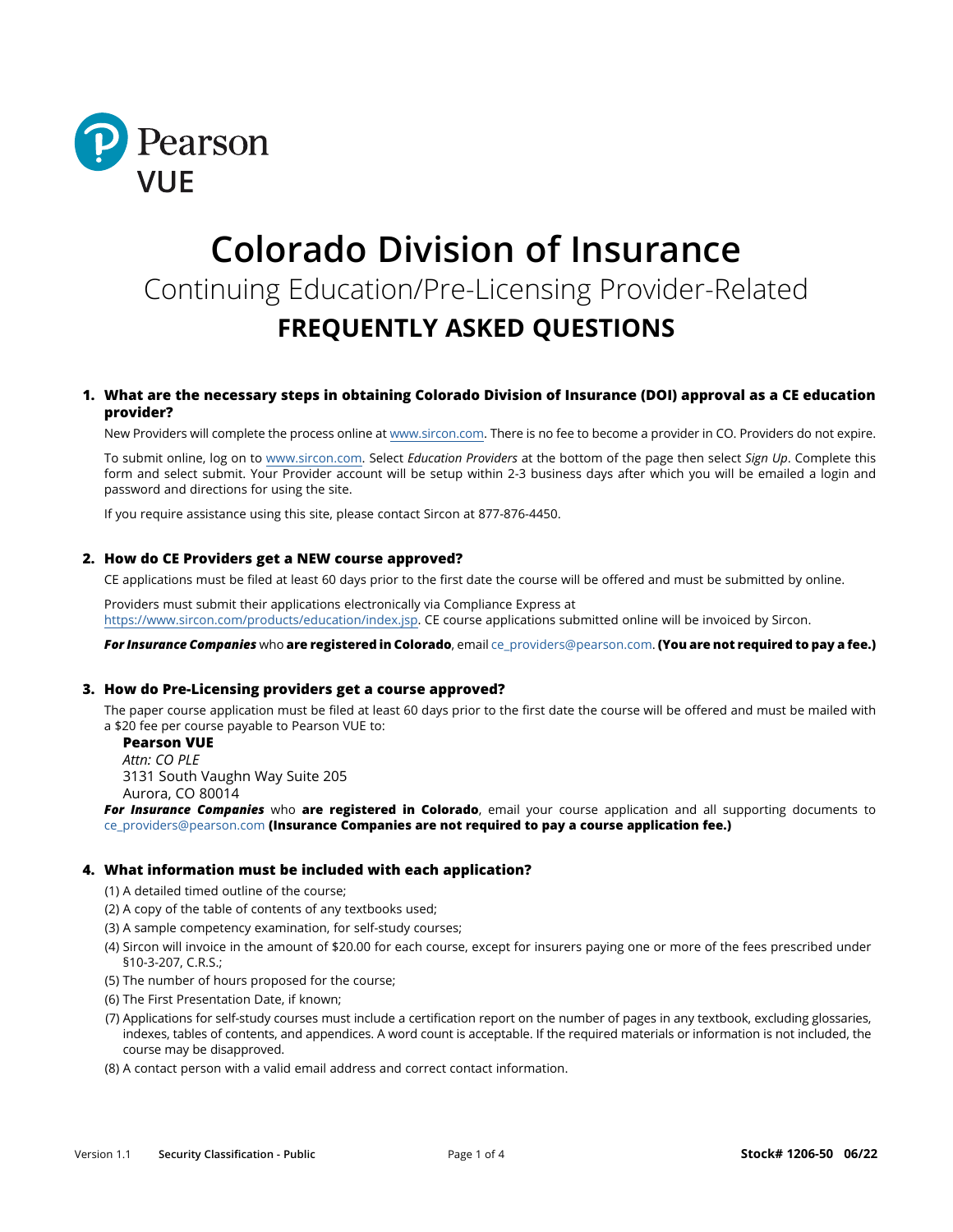## **5. What are the Webinar guidelines?**

## *WEBINAR PROCEDURES IF YOU ARE HOLDING THE COURSE AS A WEBINAR.*

- These guidelines are intended to apply to courses conducted and viewed in real time (live) in all locations and are not intended to apply when courses have been recorded and are viewed at a later time or to other online courses.
- Each student will be required to log in to the webinar using a distinct username, password and/or email. Students that view webinars in group settings which is two or more individuals should alternatively verify their participation in the form of sign-in and sign-out sheets submitted by a monitor with an attestation or verification code.
- The provider will verify the identity and license number, or National Producer Number (NPN), of all students.
- A provider representative, using computer-based attendance-monitoring technology, must monitor attendance throughout the course.
- The provider must have a process to determine when a participant is inactive or not fully participating, such as when the screen is minimized, or the participant does not answer the polling questions and/or verification codes.
- For webinars not given in a group setting, no less than two polling questions and/or attendance verification codes must be asked, with appropriate response provided, at unannounced intervals during each one-hour webinar session to determine participant attentiveness.
- The provider will maintain an electronic roster to include records for each participant's log-in/log-out times. If required by states chat history and polling responses should be captured as part of the electronic record.
- When a student is deemed inactive or not fully participating in the course by the course monitor of failure to enter appropriate polling question response or verification codes, continuing education (CE) credit is denied.
- All students and the instructor do not need to be in the same location.
- Students in all locations must be able to interact in real time with the instructor. Students should be able to submit questions or comments at any point during the webinar session.
- The course pace must be set by the instructor and does not allow for independent completion.
- Instruction time is considered the amount of time devoted to the actual course instruction and does not include breaks, lunch, dinner or introductions of speakers.
- One credit will be awarded for each 50 minutes of webinar/webcast instruction, and the minimum number of credits that will be awarded for webinar/webcast courses is one credit.
- The provider must have a procedure that informs each student in advance of course participation requirements and consequences for failing to actively participate in the course.
- A comprehensive final examination is not required.

## **6. Do courses expire?**

Yes. An approved course may be offered until the expiration date without additional notice to the Division or the Continuing Education Administrator, providing the course content is materially unchanged.

All courses will expire on the last day of the month, 3 years from the approval year. If a course is approved on December 15, 2019, the system will show the renewal as December 31, 2022.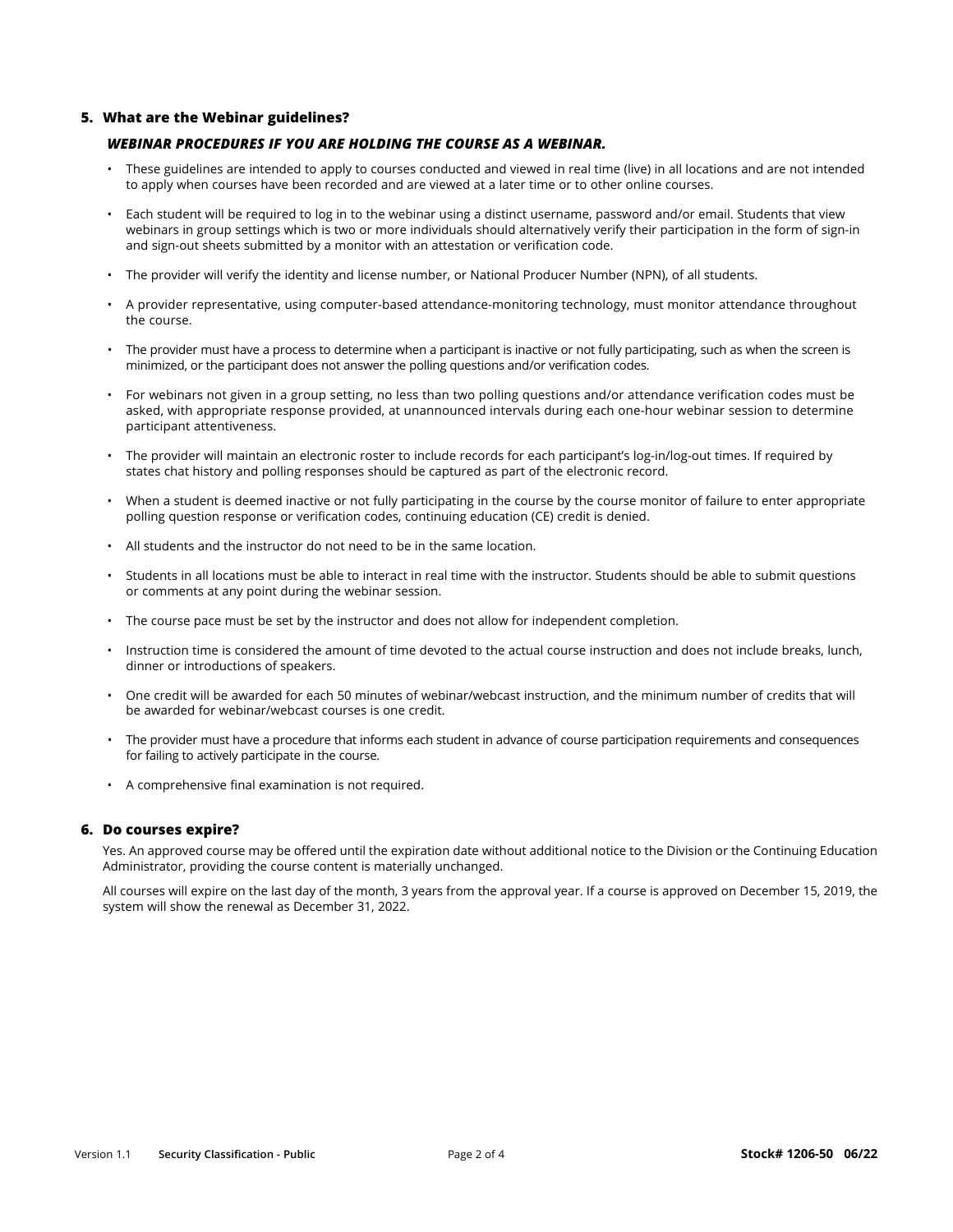#### **7. Is there a renewal process to maintain my course status in Colorado?**

Yes. Providers will receive their course renewal notification via mail approximately 60 days before the expiration date of the course. Sircon will invoice you for the fee of \$20.00.

*For Insurance Companies* who are **registered in Colorado**, email [ce\\_providers@pearson.com](mailto:ce_providers%40pearson.com?subject=) the Course renewal notice for processing. You are not required to submit the \$20.00 fee. You can request to renew or cancel the course.

For Providers who are not licensed insurance companies in Colorado go to [www.sircon.com](http://www.sircon.com) and click on Sign In. This will guide you through the process to renew a course. You may also contact Sircon at 877-876-4450. The fee will be invoiced through Sircon.

## **8. How long does the course/instructor review process take?**

Once the application has been received by Pearson VUE, providers should expect an approval/deficiency letter by email within 15 business days.

## **9. Are there any special requirements for self-study or online/electronic courses?**

In addition to the requirements as outlined above, applications for self-study courses must include a certification report on the number of pages in any textbook, excluding glossaries, indexes, tables of contents, and appendices. A word count is acceptable. And a copy of the final exam. For courses requesting 1-4 credits the exam must have at least 25 questions. For courses requesting 5 or more credits the exam must have at least 50 questions.

If the required information is not included, the course may be disapproved. *Please Note:* **If the course is disapproved, the \$20.00 fee will not be refunded or applied to future requests.**

#### **10. Is Colorado a participant in the NAIC Continuing Education Reciprocity (CER) process?**

Yes. The paper NAIC Uniform Continuing Education Reciprocity Course Filing Form can be found at [https://www.naic.org/cmte\\_d\\_pltf\\_cer.htm](https://www.naic.org/cmte_d_pltf_cer.htm). Resident/home state providers do not submit NAIC CER forms when certifying courses in their home state.

#### **11. Is Course Offering Notification required?**

No. Course Offering Notification is not required. Providers can submit Course Offering information at [www.sircon.com](http://www.sircon.com) [i](http://www.sircon.com/)f they choose.

#### **12. Are providers required to maintain attendance records?**

Providers must maintain adequate records to verify the attendance and successful course completion for all producers enrolled in a course. Attendance and completion records must be retained for a five-year period following the date of completion of the course. These records must be available for audit by the Division and/or the Continuing Education Administrator. These records must be updated and maintained on [www.sircon.com](http://www.sircon.com/) within the timeframes as outlined in the regulation.

#### **13. Do providers need to file any records?**

Yes. Providers are required to file attendance and rosters on [www.sircon.com](http://www.sircon.com/) *at least on a monthly basis*. There is no fee to report CE. These records must be filed electronically via Sircon at [http://www.sircon.com/index.html.](http://www.sircon.com/index.html)

The provider is responsible for providing documentation of course completion to each producer who successfully completed the course **within seven (7) days of the course completion or the competency examination is scored**.

These requirements apply to all education providers, including companies with a registered home office in Colorado that provide a course of study for their licensed producers. Failure to comply will result in immediate termination of course approval.

#### **14. Are digital signatures accepted?**

Digital signatures are approved as long as they have a time stamp on it such as a docusign signature. Typed or copy and pasted signatures are not acceptable. If the agent cannot complete with a digital signature, the agent can sign with a real signature.

#### **15. How will I know the roster was submitted?**

Providers who submit rosters via Sircon Compliance Express® will be sent an email notification if the submission was successful or if there is an error.